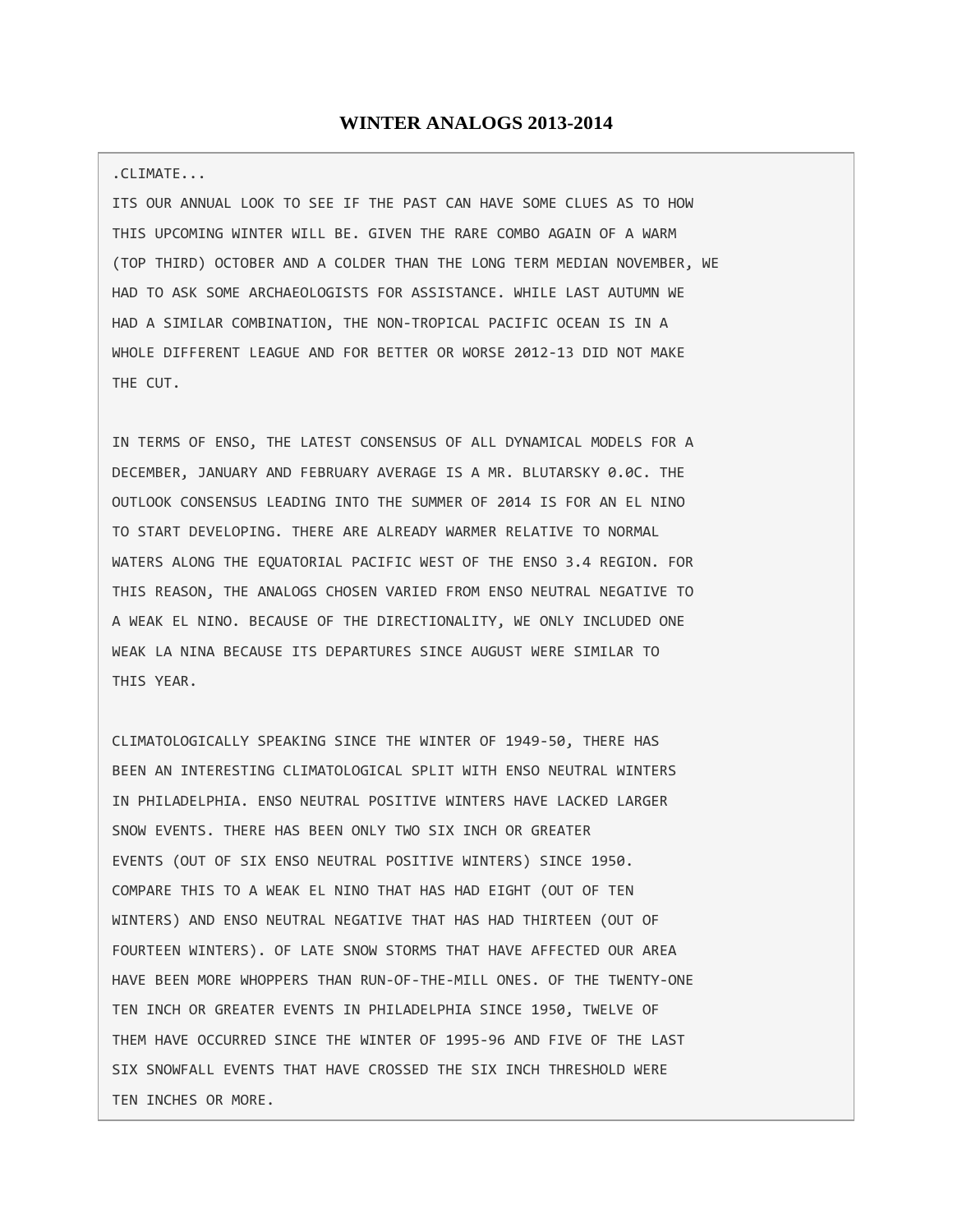LAST WINTER THE OUTLOOK TREND WAS TOWARD EL NINO, BUT THE EASTERN NON-TROPICAL PACIFIC WAS MORE HOSTILE. TAKING US TO THE REST OF THE PACIFIC. WARMER THAN NORMAL SEA SURFACE TEMPERATURE DEPARTURES HAVE MADE IT INTO THE EASTERN PACIFIC. THE PACIFIC DECADAL OSCILLATION WHICH WAS STRONGLY NEGATIVE LAST FALL AND WINTER (WHEN THE WARMEST WATERS WERE CONFINED WEST), IS CLOSER TO NEUTRAL HEADING INTO THIS WINTER. WE HAVE ALREADY SEEN THE EFFECTS OF THIS IN NOVEMBER AS THE EASTERN PACIFIC OSCILLATION TELECONNECTION INDEX HAS BEEN NEGATIVE (MORE EASTERN PACIFIC RIDGING) AND HAS SET IN MOTION A STRING OF VERY STRONG HIGH PRESSURE SYSTEMS FROM CANADA INTO THE UNITED STATES.

AS FOR TRYING TO OUTLOOK THE NORTH ATLANTIC OSCILLATION WE HAVE LOOKED AT APPROXIMATELY SEVEN DIFFERENT METHODS THAT HAVE HAD SOME DEGREE OF SUCCESS IN THE PAST. THE SCOREBOARD FOR THIS WINTER IS THREE FOR NAO POSITIVE, AND FOUR FOR NAO NEGATIVE. THE MORE POPULAR ONE (DEFACTO NAO BECAUSE IT IS AN AO OUTLOOK. THE FORMER NORMALLY FOLLOWS ABOUT 75 PERCENT OF THE TIME) OF LATE HAS BEEN THE ADVANCE OF SNOW COVERAGE IN SIBERIA IN OCTOBER. FROM THE RUTGERS WEB SITE, WE SAW THAT SNOW COVERAGE ADVANCED QUICKLY IN SEPTEMBER AND THE FIRST HALF OF OCTOBER, BUT THEN SLOWED IN THE SECOND HALF OF OCTOBER. IN SPITE OF THIS, EURASIAN SNOW COVERAGE FOR THE MONTH OF OCTOBER WAS THE GREATEST SINCE 2002. LOCALLY WE HAVE FOUND ITS A BETTER INDICATOR OF SNOW THAN TEMPERATURES. SEASONAL SNOWFALL STATISTICALLY SPEAKING IS NOT A NORMAL DISTRIBUTION, BUT A GAMMA DISTRIBUTION. THE SNOWY WINTERS SKEW THE AVERAGE HIGHER. THE MOST LIKELY OUTCOME FOR ANY GIVEN WINTER IS BELOW AVERAGE SNOWFALL. PHILADELPHIA'S MEDIAN SNOW SINCE 1967 HAS BEEN 17.75". SINCE SNOW COVERAGE HAS BEEN MAPPED BY SATELLITE, 33 PERCENT OF ALL WINTERS HAVE HAD SNOWFALL ABOVE THE CURRENT NORMAL. BUT WHEN EURASIAN SNOW COVER IS GREATER THAN NORMAL IN OCTOBER, THE PAST PERCENTAGE HAS INCREASED TO ABOUT 50 PERCENT. THIS DID NOT HELP US LAST WINTER. OF COURSE IF THE EPO REMAINS STRONGLY NEGATIVE, THE NAO STATUS WILL NOT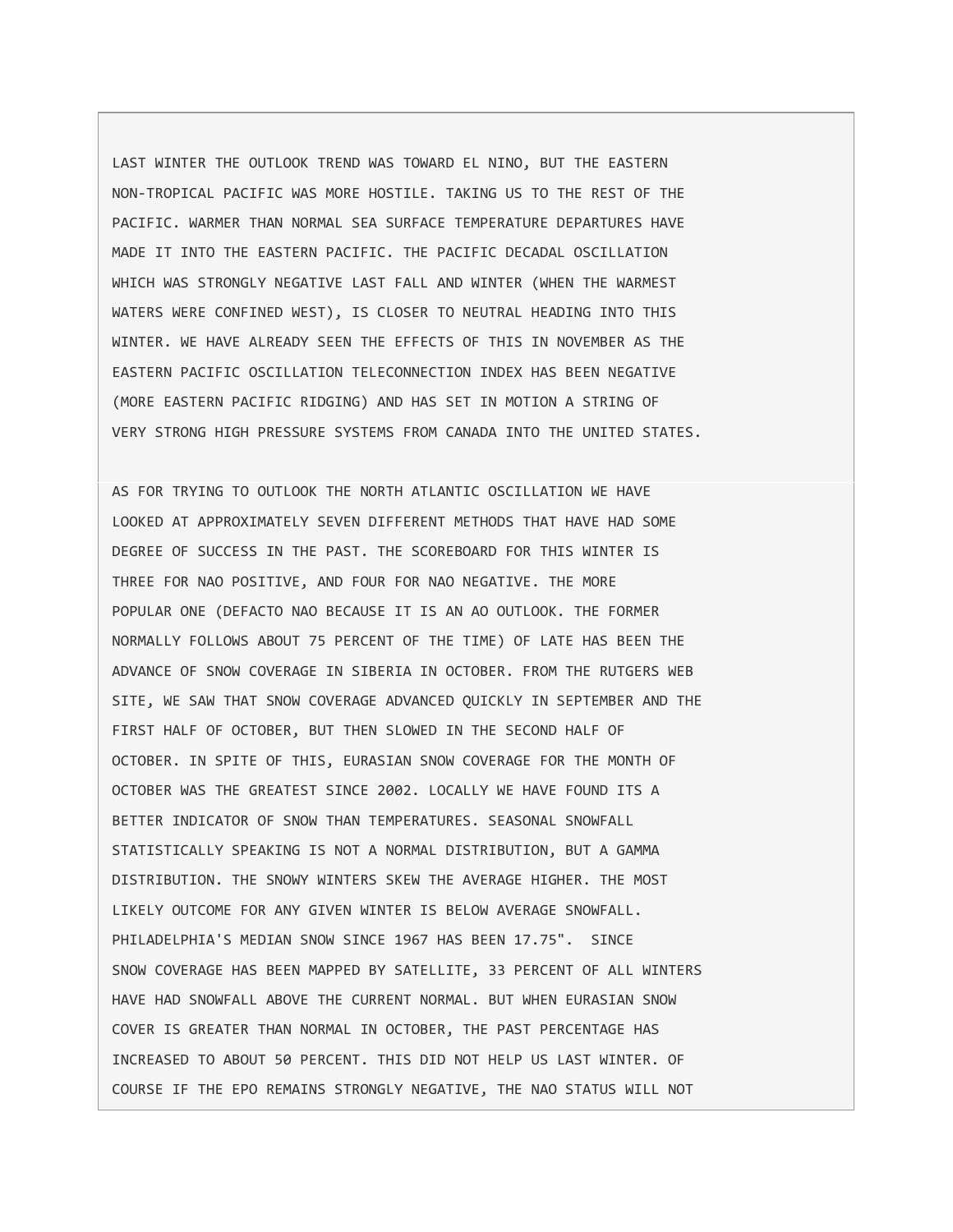MATTER AS MUCH.

THIS TAKES US TO OUR FALL TEMPERATURES. OF THE 46 WARMEST WINTERS IN PHILADELPHIA ON RECORD, HALF OF THEM HAVE OCCURRED AFTER A WARM OCTOBER. THIS NOVEMBER WILL END RIGHT AROUND THE CUSP BETWEEN THE UNSEASONABLY COLD AND NORMAL TERCILES. REGARDLESS THIS IS A RARER OCCURRENCE AND A CONTRADICTION IN THE STUDY FIRST DONE IN WHICH THE STRONGEST CORRELATOR FOR A WARM WINTER IS A WARM OCTOBER WHILE THE STRONGEST CORRELATOR FOR A COLD WINTER IS A COLD NOVEMBER. OUR COLLEAGUE FROM ACROSS THE AISLE USED TO USE OCTOBER MINS AND NOVEMBER MAXES (THAT EXPLAINED ABOUT 50% OF THE VARIANCE) FOR HIS WINTER OUTLOOK. IN HIS STUDY, THESE TWO MONTHS WOULD NEARLY CANCEL EACH OTHER OUT.

SO THE YEARS IN THIS ANALOG MAY LOOK FAMILIAR, SOME WERE REPEATS FROM LAST WINTER'S OUTLOOK. OF THESE SEVEN, THREE WERE ENSO NEUTRAL NEGATIVE, TWO WERE ENSO NEUTRAL POSITIVE, ONE WAS A WEAK EL NINO AND ONE WAS A WEAK LA NINA. THERE WERE ABOUT 10 OTHER CANDIDATES, BUT WE REMOVED ANY THAT HAD UNSEASONABLY WARM OR COLD DECEMBERS. AT THIS JUNCTURE NEITHER EXTREME APPEARS LIKELY.

SO HERE ARE OUR LUCKY SEVEN ANALOGS FOR THIS UPCOMING WINTER FOR PHILADELPHIA. THEIR MILEAGE MAY VARY:

| <b>SEASON</b> | <b>DEC</b> | <b>JAN</b> | <b>FEB</b> | WINTER     | <b>SEASONAL</b>       | WINTER      |
|---------------|------------|------------|------------|------------|-----------------------|-------------|
|               | <b>AVG</b> | <b>AVG</b> | <b>AVG</b> | <b>AVG</b> | SNOWFALL <sup>*</sup> | <b>PCPN</b> |
|               |            |            |            |            |                       |             |
| $1882 - 3$    | 36.2       | 30.6       | 37.0       | 34.6       | N/A                   | 11.14       |
| $1914 - 5$    | 33.3       | 36.6       | 38.8       | 36.2       | 32.3                  | 19.64       |
| $1924 - 5$    | 36.2       | 31.8       | 42.2       | 36.7       | 12.1                  | 8.52        |
| $1941 - 2$    | 38.3       | 30.5       | 30.8       | 33.2       | 10.3                  | 9.24        |
| $1951 - 2$    | 38.7       | 37.3       | 38.2       | 38.1       | 16.2                  | 7.58        |
| $1954 - 5$    | 36.0       | 32.6       | 36.1       | 34.9       | 12.1                  | 5.60        |
|               |            |            |            |            |                       |             |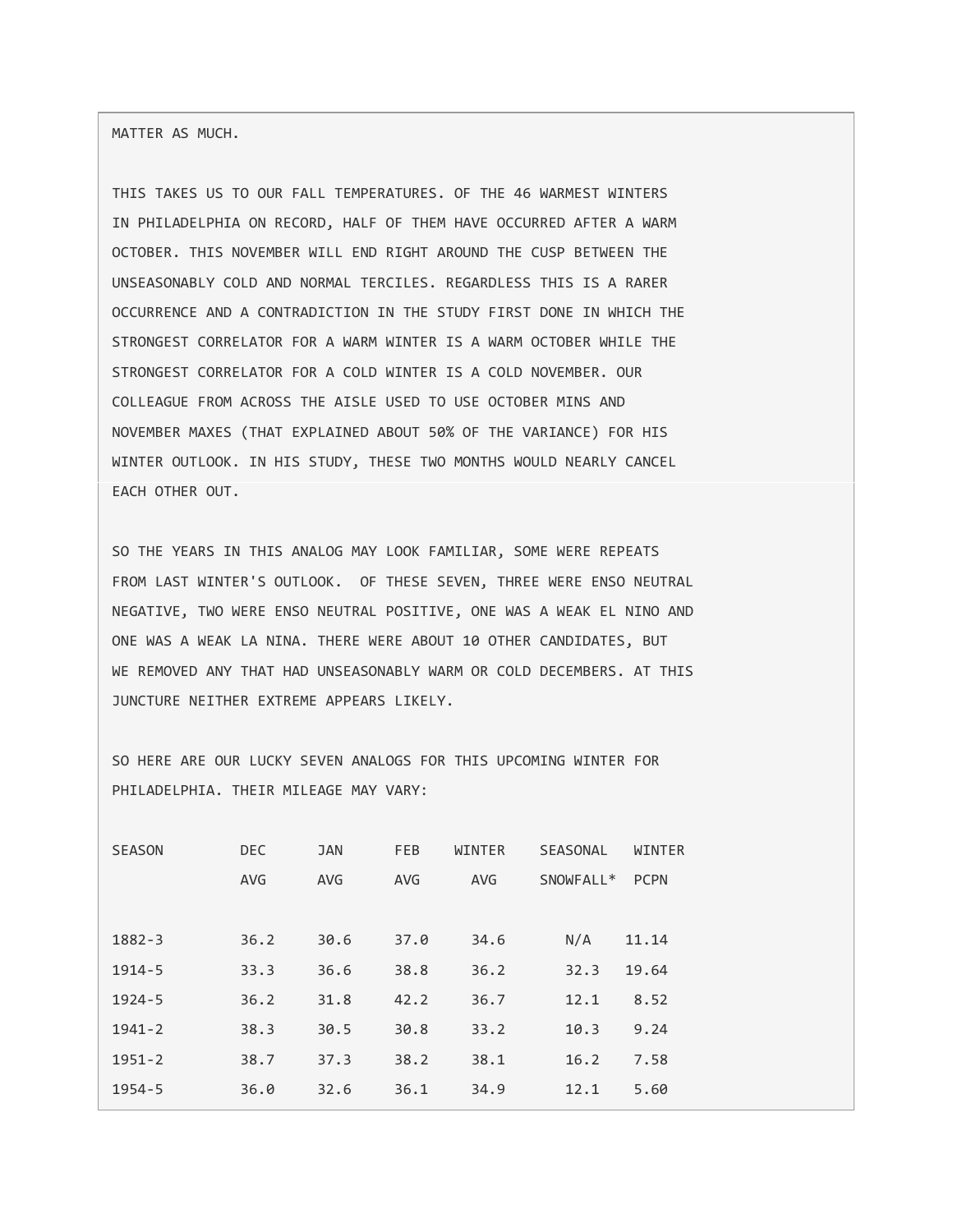| 1959-0                            | 38.2 | 34.2 | 35.4 35.9 |                                | 21.8 | 10.17 |
|-----------------------------------|------|------|-----------|--------------------------------|------|-------|
|                                   |      |      |           |                                |      |       |
|                                   |      |      |           |                                |      |       |
| AVG                               |      |      |           | 36.7 33.4 36.9 35.7 17.5 10.27 |      |       |
| 1981-2010 NML 37.5 33.0 35.7 35.4 |      |      |           |                                | 22.4 | 9.24  |

THE OFFICIAL CPC OUTLOOK FOR THE WINTER IS FOR EQUAL CHANCES OF IT BEING EITHER WARMER OR COLDER THAN NORMAL AND EITHER WETTER OR DRIER THAN NORMAL.

WE WANT TO WISH EVERYONE A VERY HAPPY THANKSGIVING AND MAY THIS WINTER LIVE UP TO YOUR EXPECTATIONS.

**PLEASE SEE DIAGRAMS BELOW**



 $-3.00$   $-2.50$   $-2.00$   $-1.50$   $-1.00$   $-0.50$  0.00  $0.50$  $1.00$  $1.50 2.00$ 2.50 3.00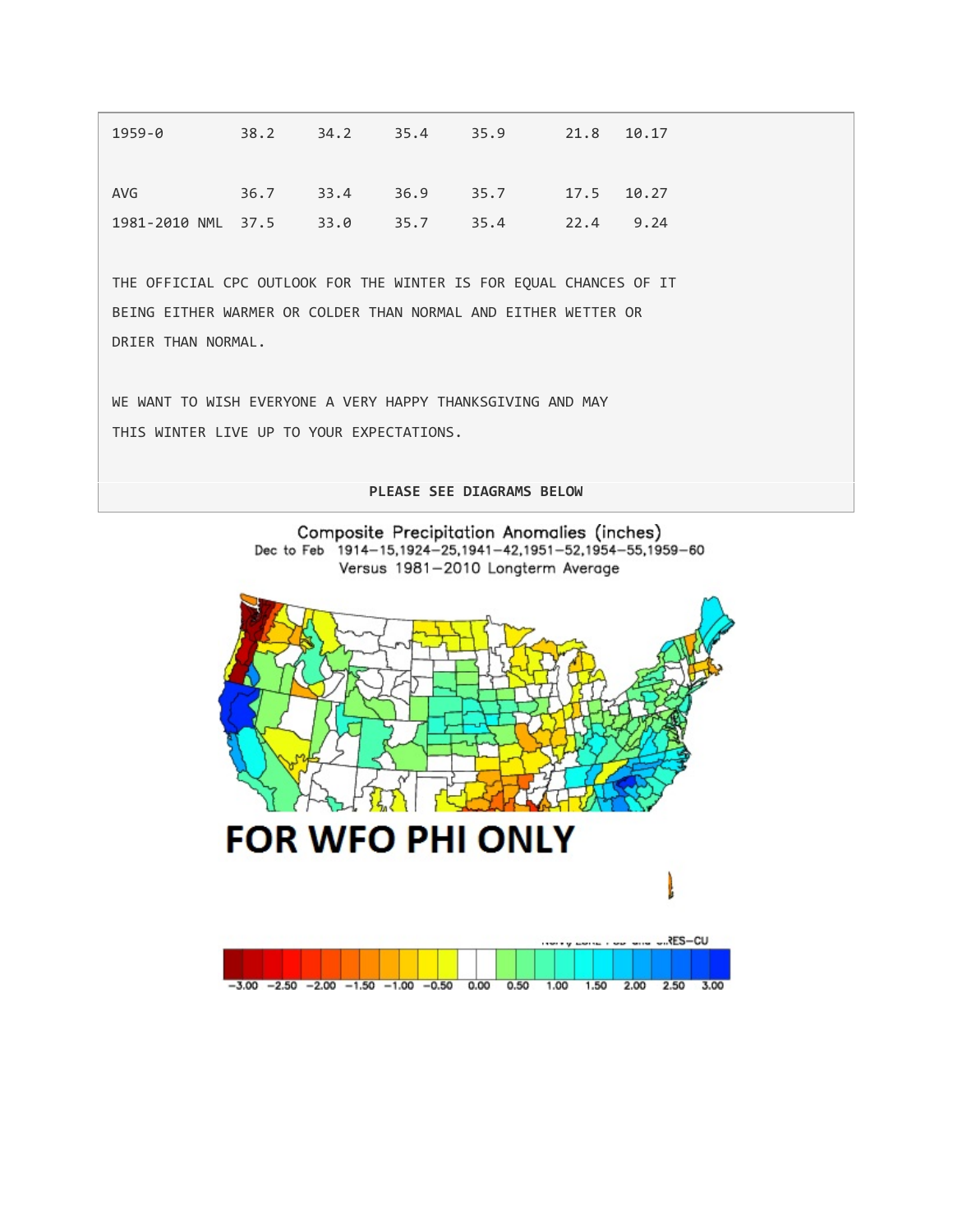